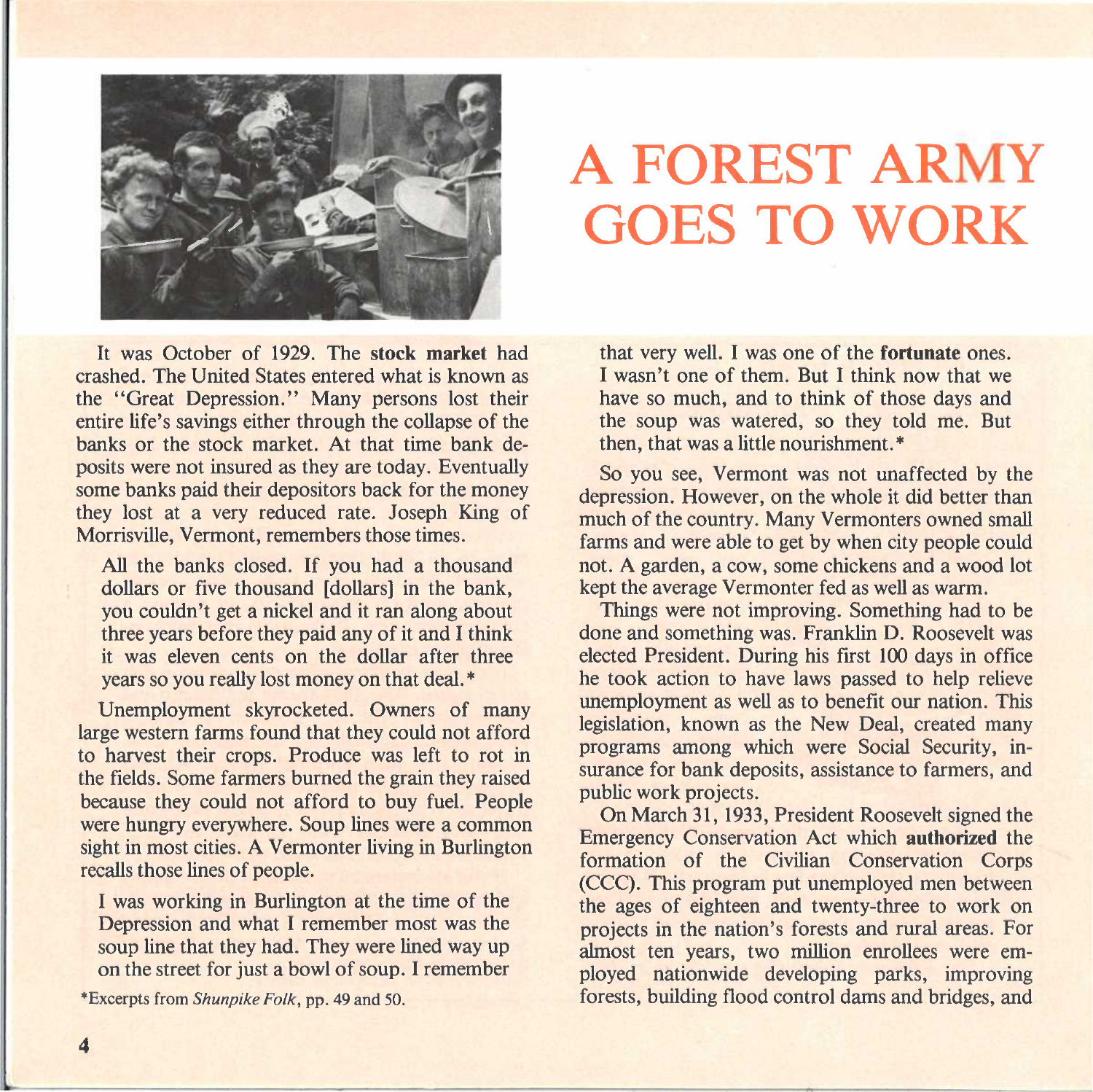

controlling **erosion** and insect pests.

The CCC was jointly administered by the Labor Department, the Army and the National Park Service, each being responsible for different **aspects**  of the program. The Labor Department helped select potential corps workers. Transportation, food, uniforms, recreational, and medical facilities were provided by the Army. The National Park Service developed and **supervised** the work projects.

The impact the CCC had on the economy was immediate. Thousands of men left the cities to work in camps across the country. Between 1933 and 1942, when the program ended, 40,868 men went to work in Vermont CCC camps. Of this number, 11,243 were Vermonters.

One of our country's great peacetime successes, the CCC benefited our lands as well as our people. Men from all different backgrounds and many different parts of America left their homes to perform useful **conservation** work. But just as important as the work they did to benefit our resources were the benefits the enrollees themselves received. Not only did they have jobs in a time when jobs were scarce, but many learned to read and write in the Corps. Practical skills that would be useful for the rest of their lives were also developed. They learned to work and live with people different from themselves. Manuel Gomez of Montpelier, Vermont, worked in one of the camps. He describes his



memories.

We lived with boys from farms, cities and small towns; every nationality and most religious denominations were represented in our camp. Regardless of what nationality or religion we professed to have, basically we had all the virtues and shortcomings. We had blacks in our camp - this was before integration was accepted in our country. I got to know these boys in work and play and realized that discrimination had no place in our world. Taking a look at the world today, we certainly got along much better then in the problems of living and working together.\*\*

Enrollees of the CCC were paid one dollar a day for their work. This might seem like very little for a day which began at 5:30 **A.M.** However, during the depression it was quite a lot. Of the \$30.00 they earned each month, workers were required to send \$25.00 of their pay home to their families, leaving them with only **\$5.00** a month for themselves. Being able to send money home to their very needy families gave the CCC enrollee a sense of pride.

The Vermont CCC accomplished a great deal. They built 105 miles of road and 197 bridges, planted 1,122,000 trees, cleared 1,030,624 acres of insect pests, and developed many of the parks and

<sup>\*\*</sup>Excerpt from Perry Merrill's *Roosevelt's Forest Army,* p. 56.